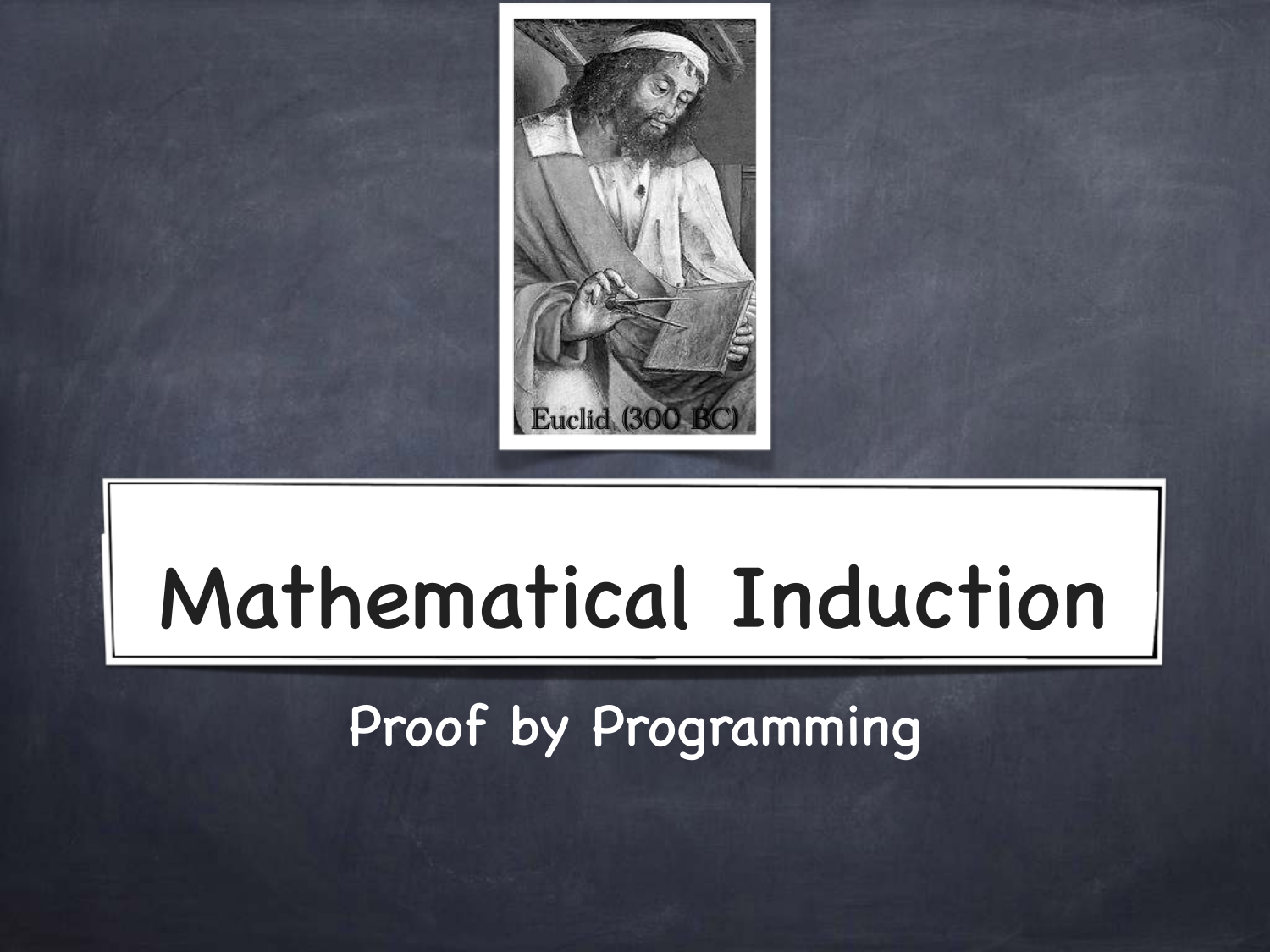#### The Fable of the Proof Deity! (**OK, I made it up :)** )

- You have been imprisoned in a dungeon. The guard gives you a predicate P and tells you that the next day you will be asked to produce the proof for P(n) for some n∈Z**<sup>+</sup>**. If you can, you'll be let free!
- You pray to Seshat, the deity of wisdom.
- You tell her what P is. She thinks for a bit and says, indeed, ∀n∈Z**<sup>+</sup>** P(n). But she wouldn't give you a proof.
- You plead with her. She relents a bit and tells you: If you give me the proof for  $P(k)$  for a k, and give me a gold coin, I will give you the proof for  $P(k+1)$ .
- $\bullet$  You are hopeful, because you have worked out the proof for  $P(1)$ (and you're very rich) …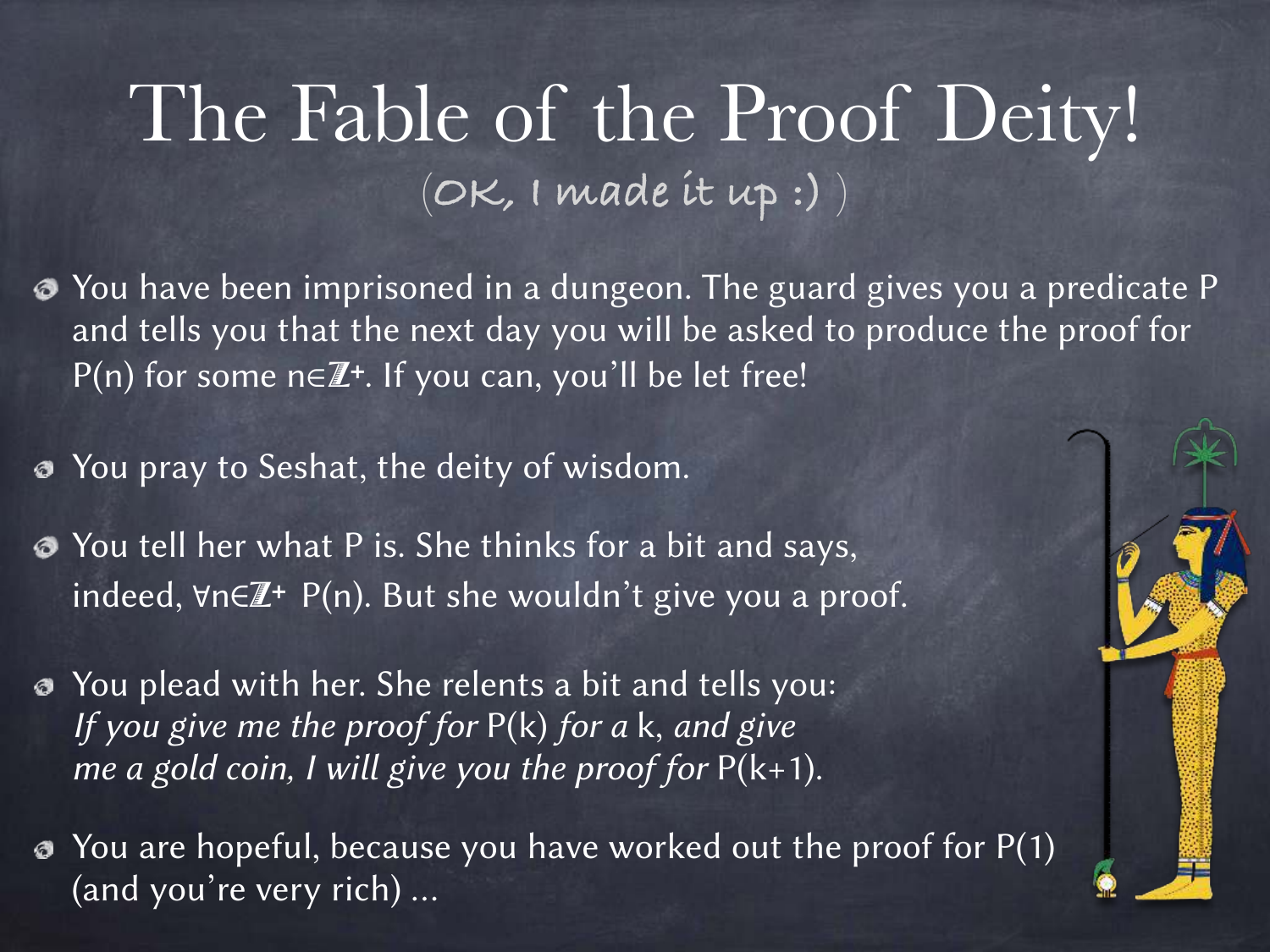#### The Fable of the Proof Deity! (**OK, I made it up :)** )

*Proof of* 

*Proof of* 

*Proof of* 

 $P(1)$ 

 $P(2)$ 

 $P(3)$ 

- The next morning, the guard asks you for a proof of P(207)
- You invoke Seshat, and submit to her an envelope with your proof for P(1) and a gold coin
	- $\bullet$  She returns an envelope with the proof for  $P(2)$
	- You give that envelope back to her, with another gold coin
	- $\bullet$  She gives you an envelope with the proof for P(3)
	- … and after spending 206 coins, you get an envelope with the proof of P(207), which you submit to the guard
- After a while the guard returns with the envelope and announces: Congratulations! The court mathematicians have verified your proof! You are free to leave! (Yay!)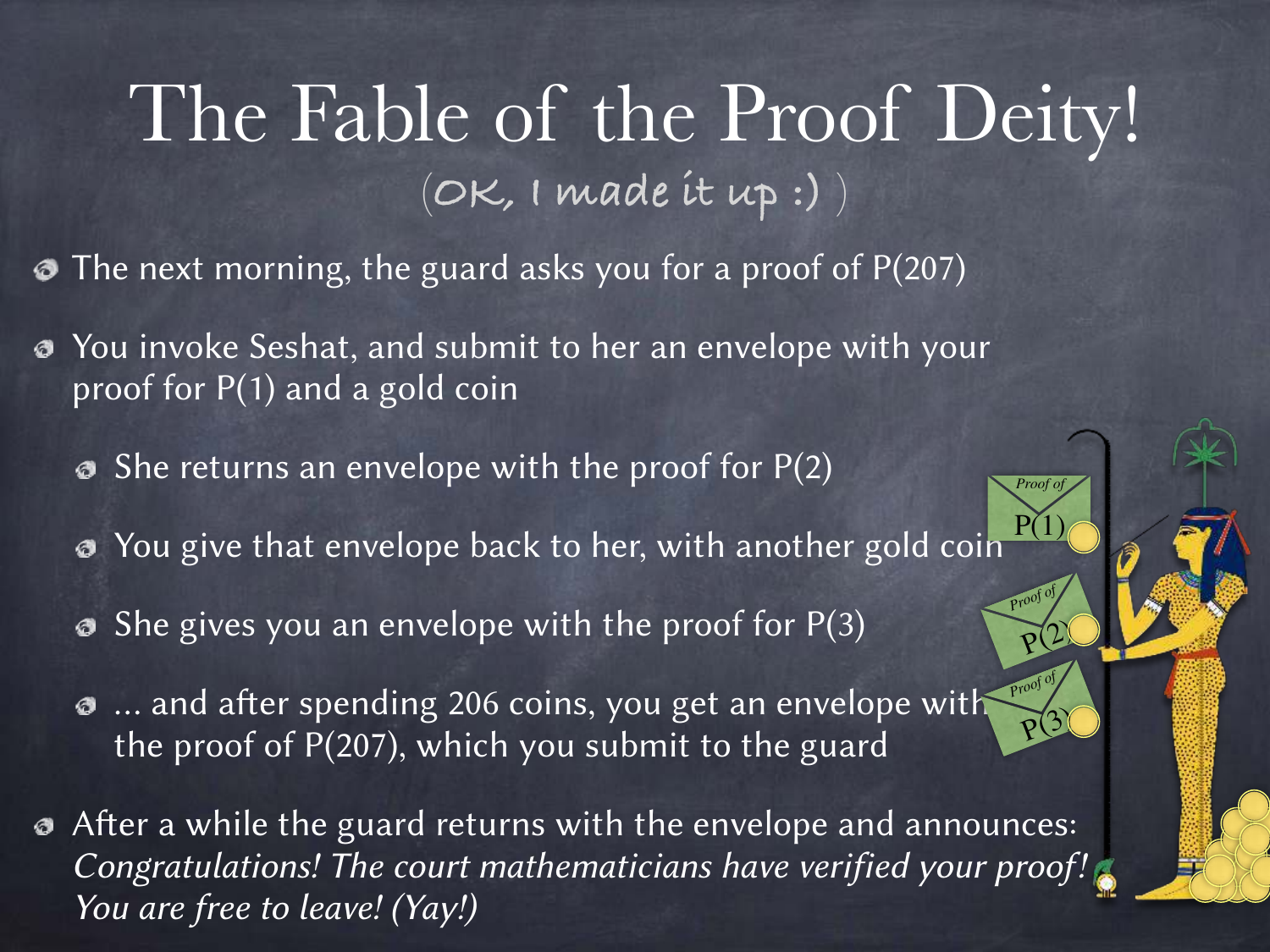#### The Fable of the Proof Deity! (**OK, I made it up :)** )

- **After getting out of the dungeon, you have the envelope** with the proof of P(207) with you. You open it.
- $\triangleright$  The first page is the proof of P(1) you gave.

:

- **Figure 1** The second page has a beautiful proof for a Lemma: ∀k∈Z**<sup>+</sup>** P(k)→P(k+1).
- **Filmenally** The third page has: Since P(1) and, by Lemma, P(1)  $\rightarrow$  P(2), we have P(2). Since P(2) and, by Lemma,  $P(2) \rightarrow P(3)$ , we have P(3).

Since P(206) and, by Lemma,  $P(206) \rightarrow P(207)$ , we have P(207). QED

You feel a bit silly for having paid 206 gold coins. But at least, you  $\bullet$ learned something…

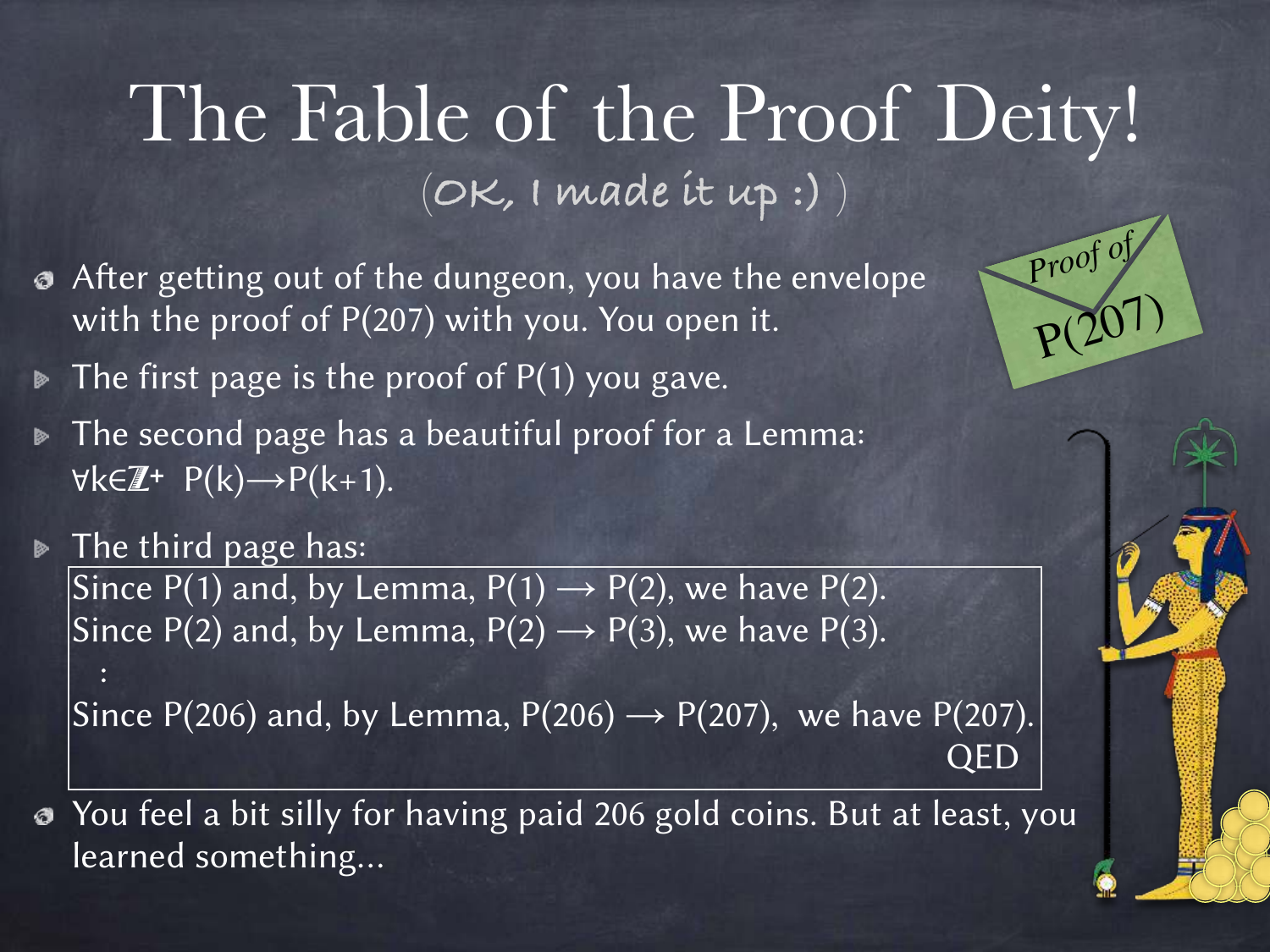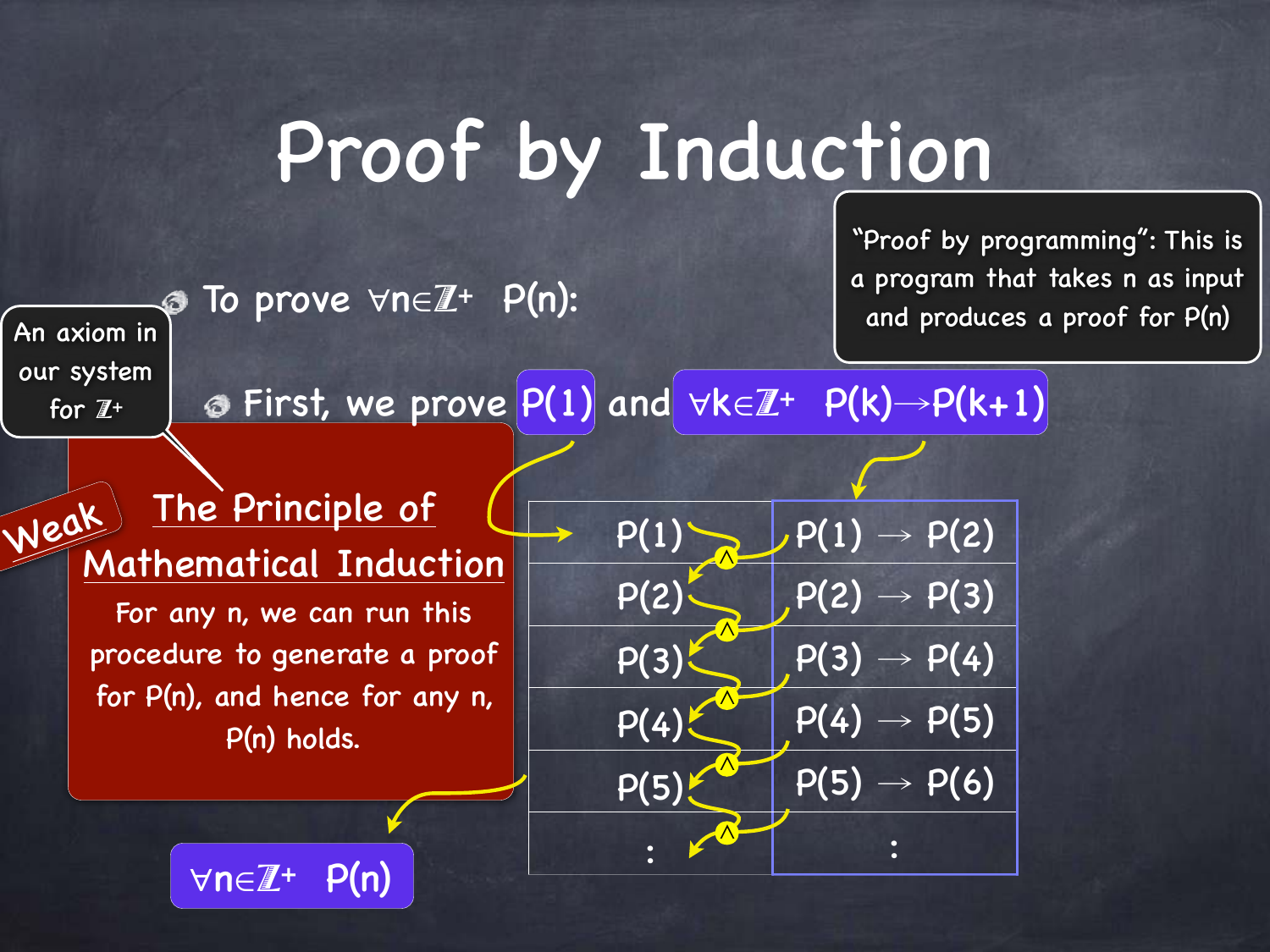Induction step

Base case  $\int$   $\int$  Induction hypothesis To prove ∀n∈Z**<sup>+</sup>** P(n):

First, we prove P(1) and ∀k∈Z**<sup>+</sup>** P(k)→P(k+1)

Then by (weak) mathematical induction, ∀n∈Z**<sup>+</sup>** P(n)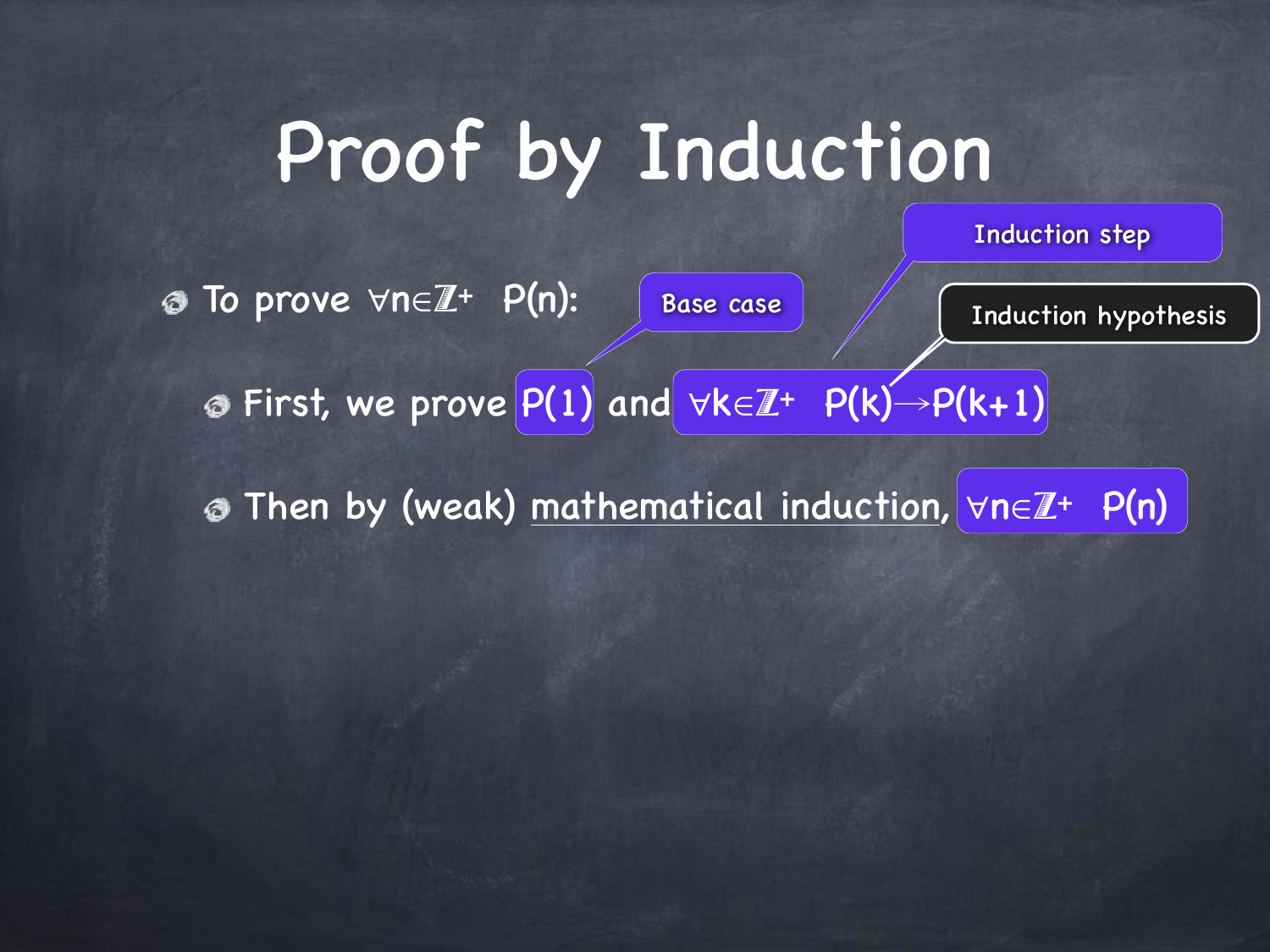To prove ∀n∈Z**<sup>+</sup>** P(n):

Base case  $\int$   $\int$  Induction hypothesis

P(k)

Induction step

First, we prove P(1) and ∀k∈Z**<sup>+</sup>** P(k)→P(k+1)

Then by (weak) mathematical induction, ∀n∈Z**<sup>+</sup>** P(n)

Conventional phrasing while proving a claim written using a variable n Ø We prove the claim by induction on n. Ø

Base case: First we prove that the claim holds for  $n = 1$ . P(1) Ø

We shall prove that for any k≥1, if the claim holds for n=k Ø then it holds for  $n=k+1$ .  $\leq P(k+1)$ 

Fix a k≥1. Suppose the claim holds for n=k. … Ø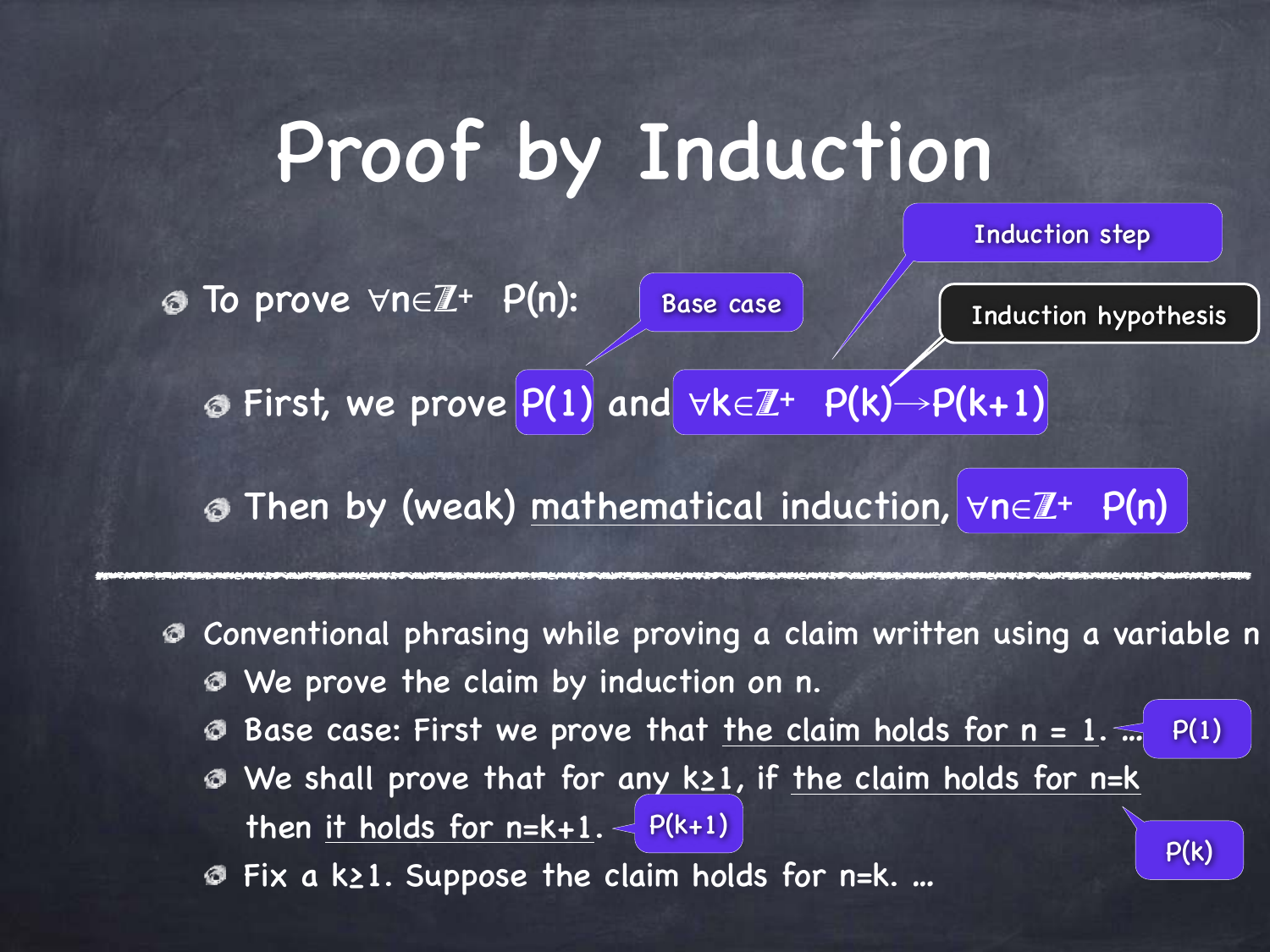To prove ∀n∈Z**<sup>+</sup>** P(n):

Base case  $\int$   $\int$  Induction hypothesis

Induction step

First, we prove P(1) and ∀k∈Z**<sup>+</sup>** P(k)→P(k+1)

Then by (weak) mathematical induction, ∀n∈Z**<sup>+</sup>** P(n)

Base case may cover several values of the induction variable Ø  $e. g.$ , Base cases:  $P(1)$ ,  $P(2)$ ,  $P(3)$ , and induction step: For all k≥3,  $P(k) \rightarrow P(k+1)$ Claim may use a different range for n Ø e.g., to prove ∀n≥0 P(n) we may use Base case: P(0), and induction step: For all k≥0, we prove that  $P(k) \rightarrow P(k+1)$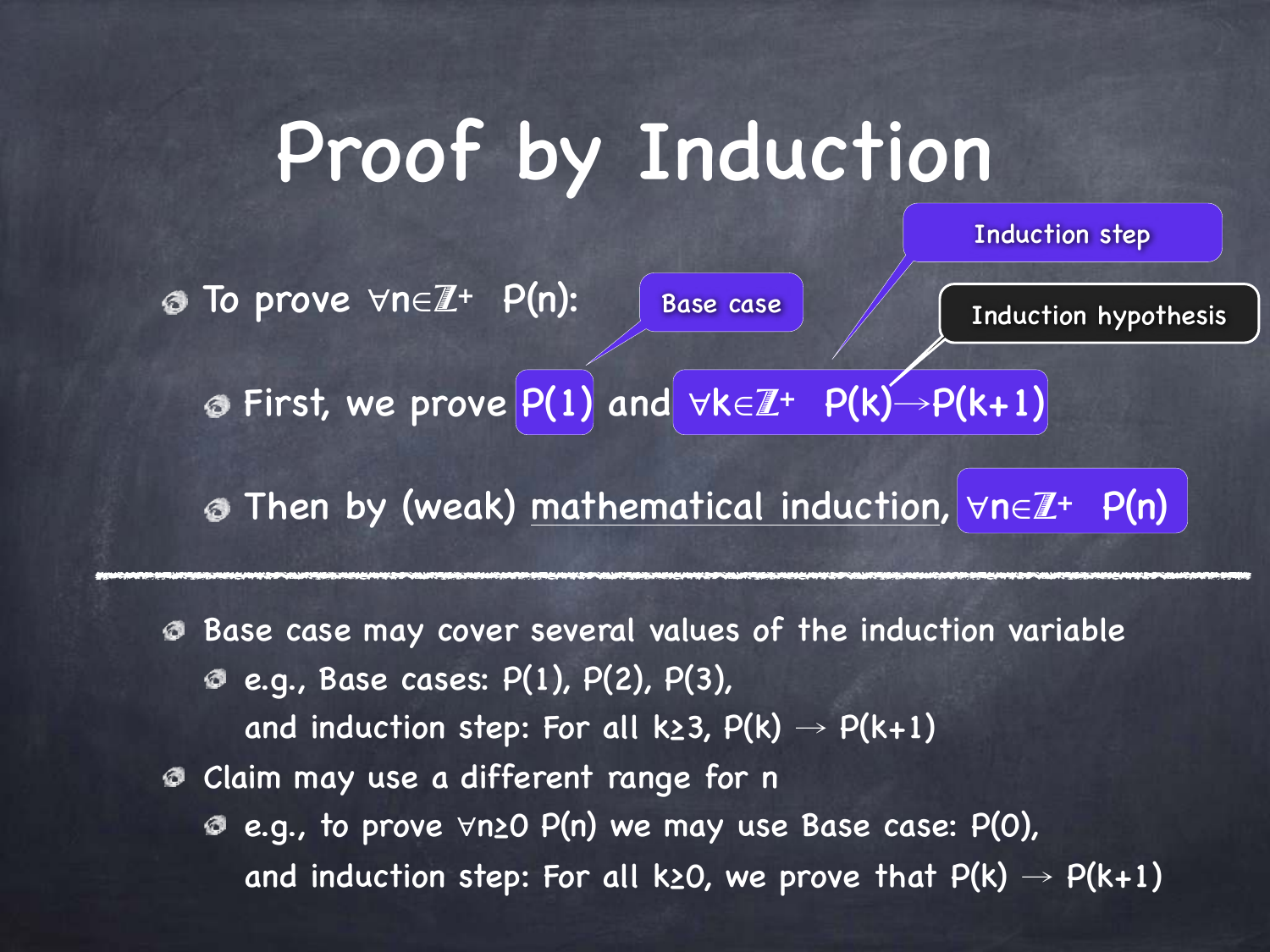plq : p divides q i.e., ∃r s.t. q=pr

Example <sup>∀</sup>n∈N, 3 | n3 - n

Base case: n=0. 3|0.

Induction step: For all integers k≥0 Induction hypothesis: Suppose true for n=k. i.e., k3-k = 3m To prove: Then, true for  $n=k+1$ . i.e.,  $3 | (k+1)^3-(k+1)$ 

 $\textcircled{3}$   $(k+1)^3 - (k+1) = k^3 + 3k^2 + 3k + 1 - k - 1$  $=$   $(k^3 - k) + 3k^2 + 3k$  $= 3m + 3k^2 + 3k$ 

 $\bullet$  The non-inductive proof:  $n^3-n = n(n^2-1) = (n-1)n(n+1)$ . 3 | (n-1)n(n+1) since one of 3 consecutive integers is a multiple of 3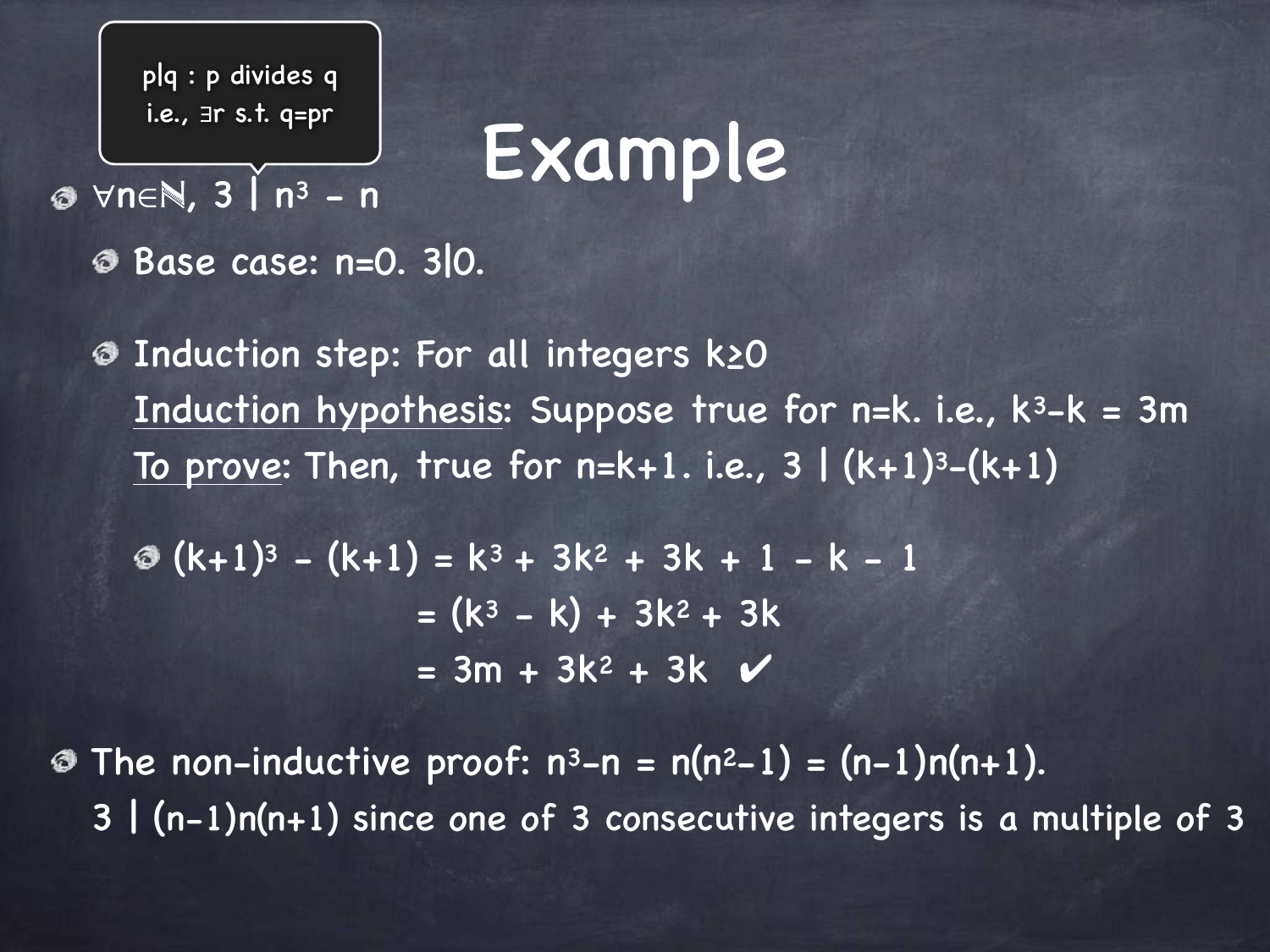To prove ∀n∈Z**<sup>+</sup>** P(n): First, we prove P(1) and ∀k∈Z**<sup>+</sup>** P(k)→P(k+1) Then by (weak) mathematical induction, ∀n∈Z**<sup>+</sup>** P(n)

## In disguise

Well Ordering Principle Every non-empty subset of Z**<sup>+</sup>** has a minimum element. (Can be used instead of Principle of Mathematical Induction)

To prove ∀n∈Z**<sup>+</sup>** P(n): Prove P(1) and ∀k∈Z**<sup>+</sup>** ¬P(k+1) → ¬P(k) For the sake of contradiction, suppose ¬ (∀n∈Z**<sup>+</sup>** P(n) ). Let k' be the smallest n∈Z**<sup>+</sup>** s.t. ¬P(n). k' ≠ 1 (since P(1)). Let k = k'-1. Then, k ∈ Z**<sup>+</sup>** and ¬P(k+1). Then, ¬P(k). Contradicts the fact that k' is the smallest n∈Z**<sup>+</sup>** s.t. ¬P(n).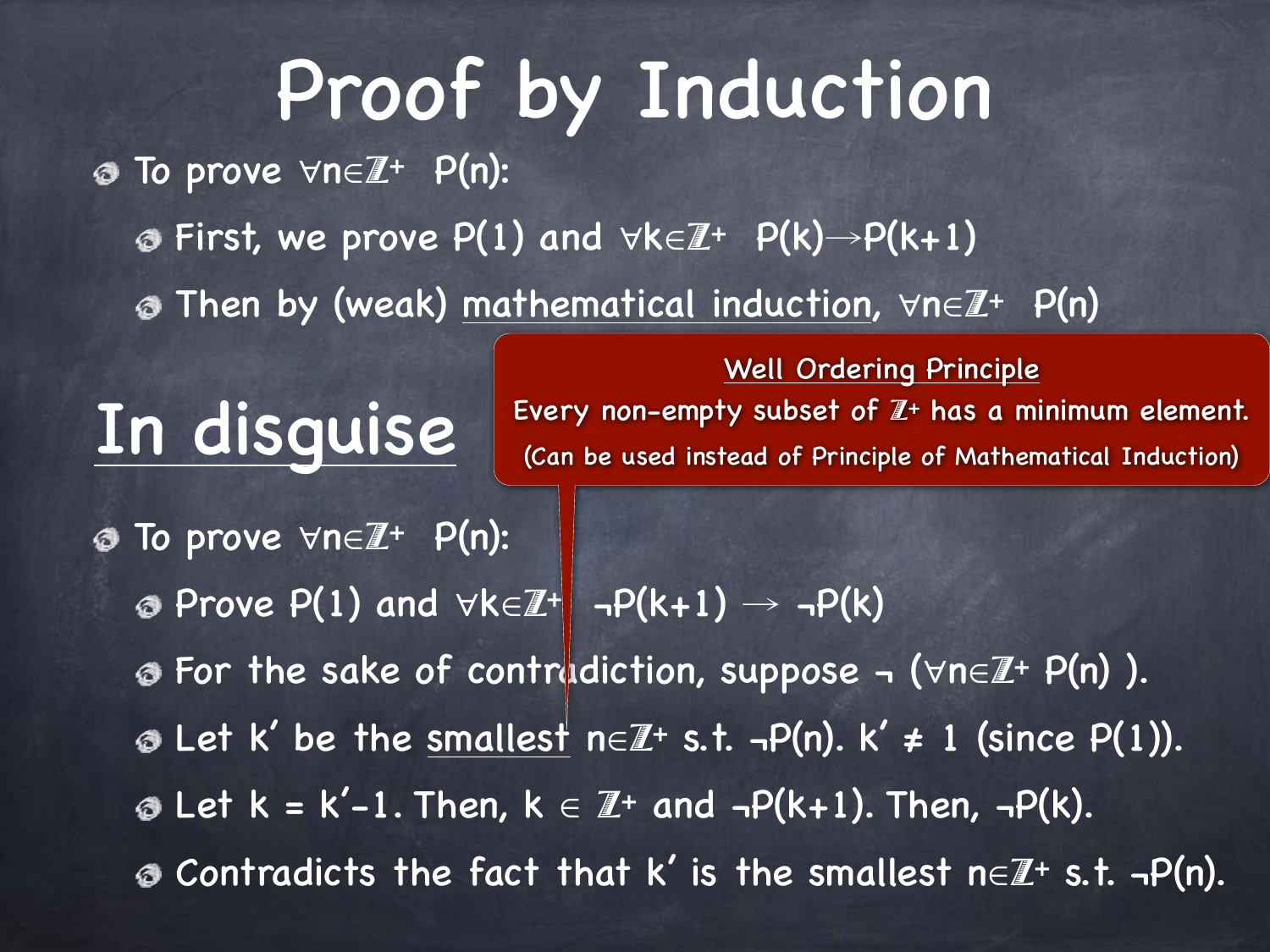### Tromino Tiling

L-trominoes can be used to tile a "punctured"  $2^{n} \times 2^{n}$  grid (punctured = one cell removed), for all positive integers n

Base case: n=1



Inductive step: For all integers k≥1 : Hypothesis: suppose, true for n=k To prove: then, true for n=k+1

 $\bullet$  Idea: can partition the 2k+1 $\times$ 2k+1 punctured grid into four  $2^k \times 2^k$  punctured grids, plus a tromino. Each of these can be tiled using trominoes (by inductive hypothesis).

Actually gives a (recursive) algorithm for tiling



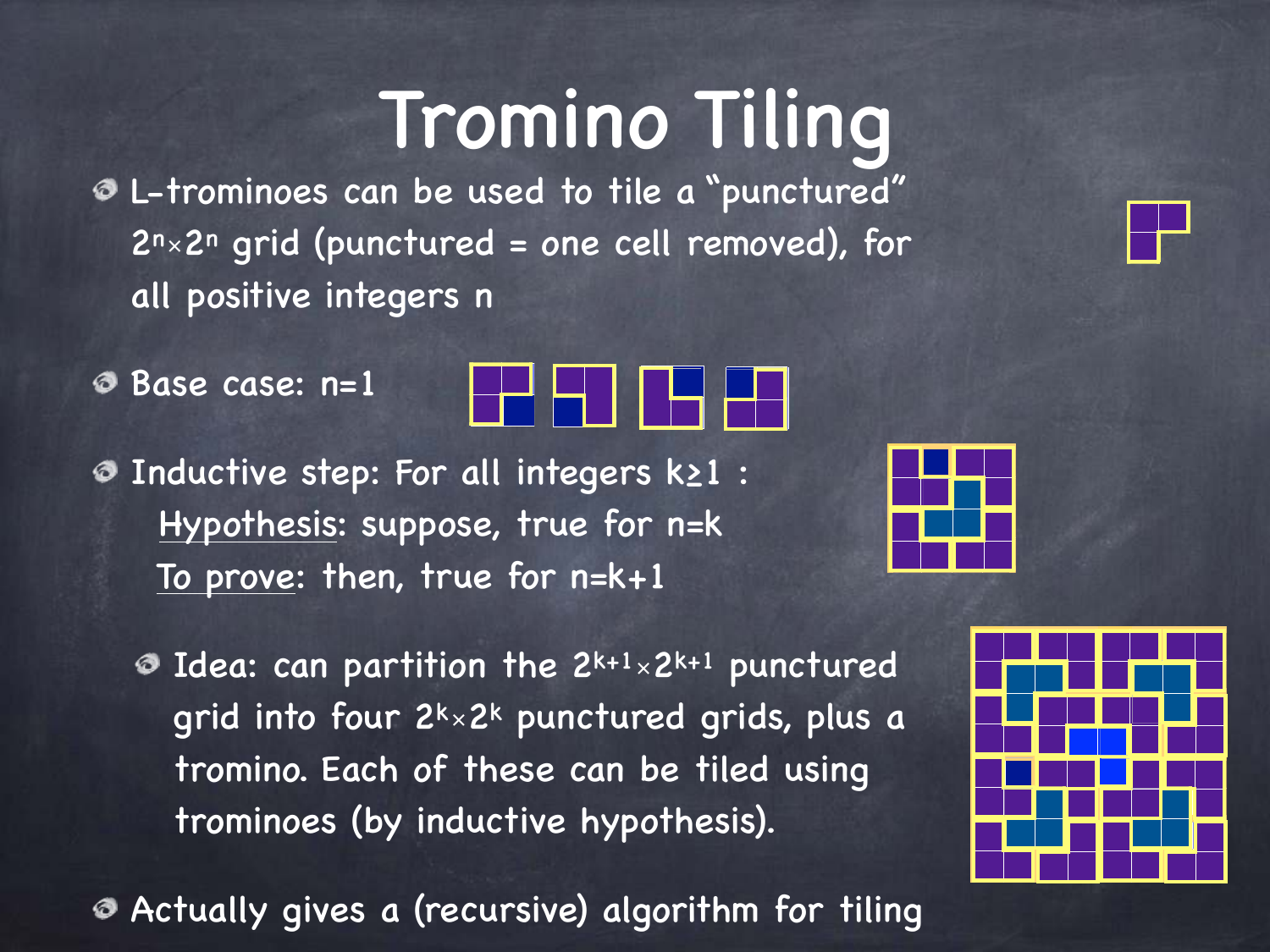#### Structured Problems

P(n) may refer to an object or structure of "size" n (e.g., a punctured grid of size 2n×2n)

- $\odot$  To prove  $P(k) \rightarrow P(k+1)$ 
	- Take the object of size k+1

Common mistake: Going in the opposite direction! Not enough to reason about (k+1)-sized objects derived from k-sized objects

- Derive (one or more) objects of size k
- $\odot$  Appeal to the induction hypothesis P(k), to draw conclusions about the smaller objects
- Put them back together into the original object, and draw a conclusion about the original object, namely,  $P(k+1)$